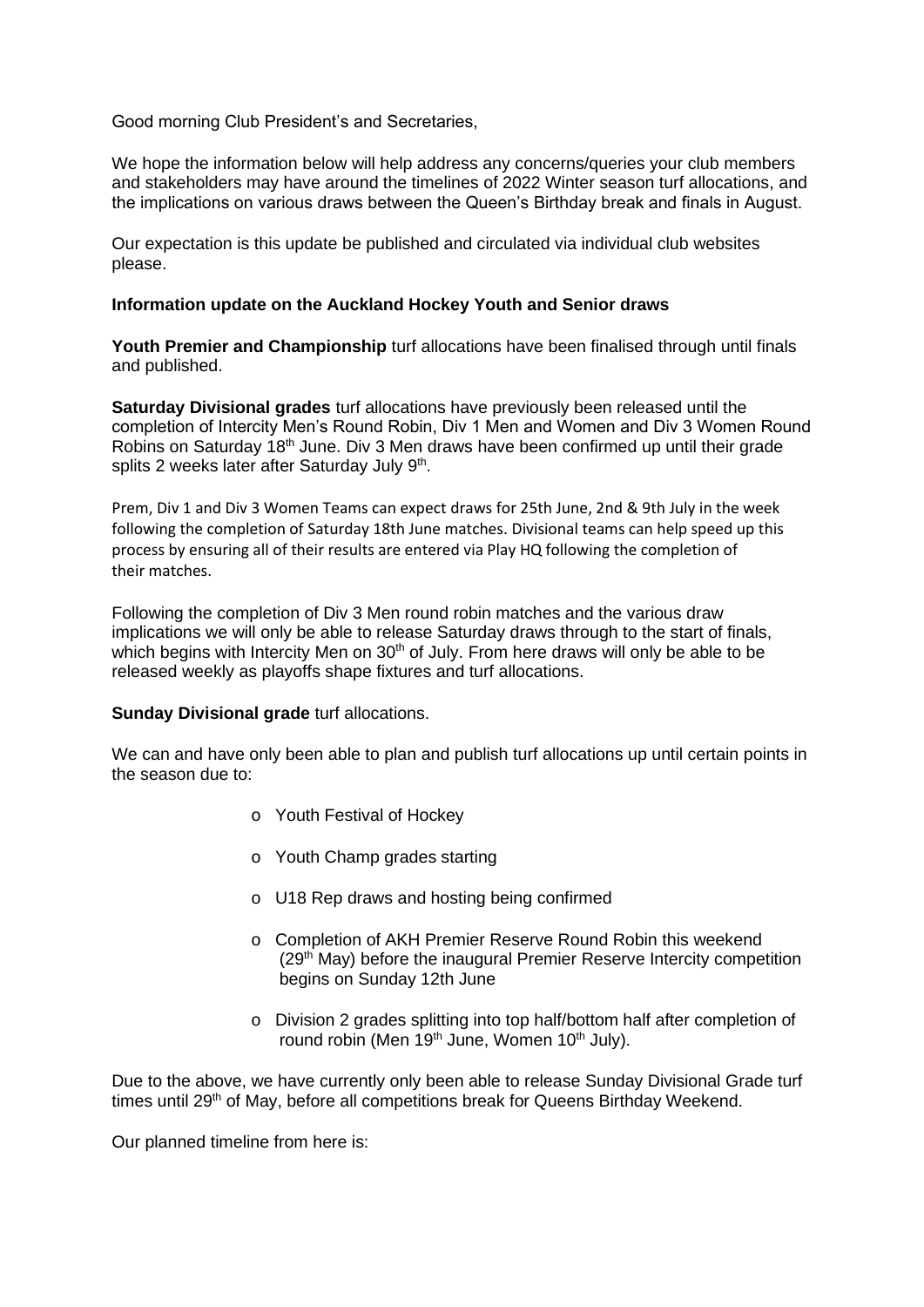- Next week we will work with the Counties Assn to confirm the Premier Reserve Intercity draw and the next phase of Sunday Senior turf allocations can then be confirmed and released. We aim to have this finalised before Queens Birthday.
- Sunday Turf allocations can only be confirmed up until Division 2 grades split after the completion of their round robin (Men 19<sup>th</sup> June, Women 10<sup>th</sup> July).
- Turf allocations can then only be confirmed until 17<sup>th</sup> of July before we know the fixtures for Intercity Premier Reserve Grade playoffs on 24<sup>th</sup> and 31<sup>st</sup> of July.
- From here various grades split off into their Playoffs, starting with PR Intercity 24th July and Div 4 Men 7 Aug.
- We acknowledge that these are delays that Sunday grade players are not used to. With the introduction of Premier Reserve Intercity and Division 2 grades splitting into top half/bottom half after one full round robin, these delays have been unavoidable to ensure that turf allocations work with the various draw permutations across all grades.

| Week            | <b>Grade Milestones</b>               | Friday   | Saturday | Sunday            | <b>Turf Allocations</b>                                                |
|-----------------|---------------------------------------|----------|----------|-------------------|------------------------------------------------------------------------|
| Week 7          | Reserve Grade Final Round Robin       | 27/05/22 |          | 28/05/22 29/05/22 |                                                                        |
| Queens Bday     | Queens Bday - No Play                 | 3/06/22  | 4/06/22  |                   | 5/06/22 Turf allocations to Week 9 can be confirmed                    |
| Week 8          | <b>Intercity Reserve Grade Begins</b> | 10/06/22 | 11/06/22 | 12/06/22          |                                                                        |
| Week 9          | Final Round Robin D1M, D1W, D2M, D3W  | 17/06/22 |          | 18/06/22 19/06/22 |                                                                        |
| <b>Matariki</b> | Matariki - No Play                    | 24/06/22 |          |                   | 25/06/22 26/06/22 Turf allocations to Week 11 can be confirmed         |
| Week 10         |                                       | 1/07/22  | 2/07/22  | 3/07/22           |                                                                        |
| Week 11         | Final Round Robin D2W, D3M            | 8/07/22  |          | 9/07/22 10/07/22  |                                                                        |
| Week 12         |                                       | 15/07/22 |          |                   | 16/07/22 17/07/22 Turf allocations for week 12 can be confirmed        |
| Week 13         | Reserve Intercity playoffs            | 22/07/22 |          |                   | 23/07/22 24/07/22 Sunday turf allocations weekly due to playoffs       |
|                 | <b>Reserve Intercity Final</b>        |          |          |                   |                                                                        |
|                 | Premier Intercity playoffs            |          |          |                   |                                                                        |
| Week 14         | Final Round Robin D4M                 | 29/07/22 |          |                   | 30/07/22 31/07/22 All turf allocations weekly due to playoffs          |
|                 | Premier Intercity playoffs            |          |          |                   |                                                                        |
| Week 15         | <b>Divisional Playoffs</b>            | 5/08/22  | 6/08/22  |                   | 7/08/22 All turf allocations weekly due to playoffs                    |
|                 | <b>Premier Intercity Final</b>        |          |          |                   |                                                                        |
| Week 16         | Youth & Divisional Playoffs           | 12/08/22 |          |                   | 13/08/22 14/08/22 All turf allocations weekly due to playoffs          |
|                 | <b>AKH Premier Semis Midweek</b>      |          |          |                   |                                                                        |
| Week 17         | <b>Senior Finals</b>                  |          |          |                   | 19/08/22 20/08/22 21/08/22 All turf allocations weekly due to playoffs |
| Week 18         | <b>Youth Finals</b>                   |          |          |                   | 26/08/22 27/08/22 28/08/22 All turf allocations weekly due to playoffs |

The table below provides a snapshot of the constraints and timelines.

Please also be aware that we continue facing impacts on our team, the competition, players and umpires from Covid.

Thank you,

Auckland Hockey